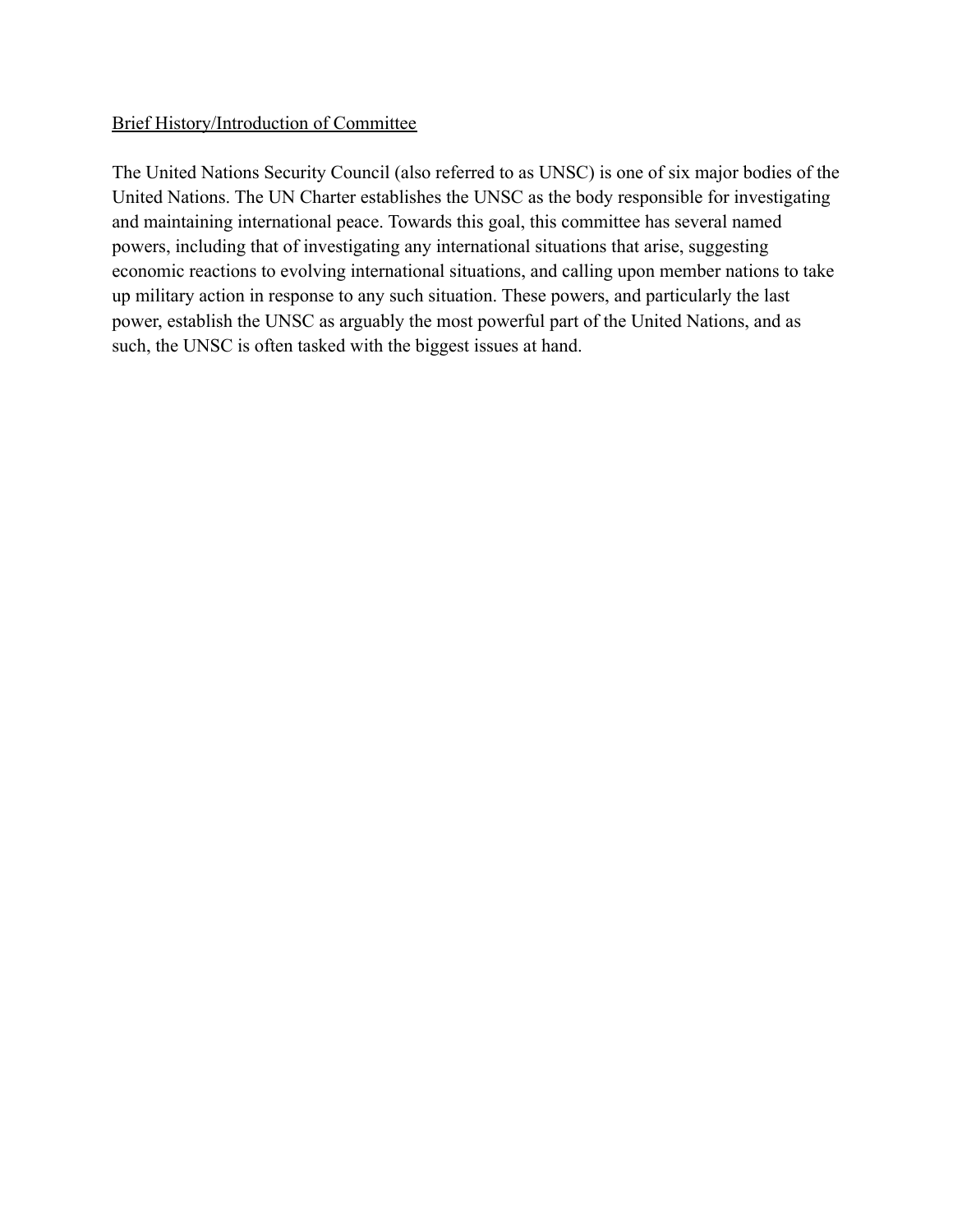## **Topic 1: Cross Strait Tensions**

#### Executive Summary

2021 has marked a dramatic increase in tensions between The People's Republic of China (PRC) and The Republic of China (ROC), otherwise known as Taiwan. Taiwan has a long colonial history, including Dutch, Spanish, and Japanese rulers until returning to Chinese possession following the Japanese surrender of World War II in August 1945. Following the Communist Revolution in 1949, Chiang Kai-shek, having been ousted by Mao Zedong and the People's Liberation Army, fled to the island of Taiwan, which he declared as a temporary capital of the Republic of China without ceding claims of the mainland.

In the decades since, both nations have contended with the other's national status. Following the revolution, both countries claimed to be the legitimate Chinese government, but in recent years, the ROC has encountered an ongoing debate between potential reunification with mainland China and maintaining independence. On the other hand, the PRC has consistently refused to acknowledge Taiwan's independence, instead asserting their claim over the territory. Since the victory of President Tsai Ing-wen, who has harshly pushed back against Chinese claims to the island, in the 2016 Taiwan general elections, relations between the PRC and the ROC have steadily deteriorated, so much so that in October 2021, following an intrusion of Chinese military jets into Taiwanese airspace, Taiwanese Defense Minister Chiu Kuo-cheng warned that relations between the two were at their worst in 40 years.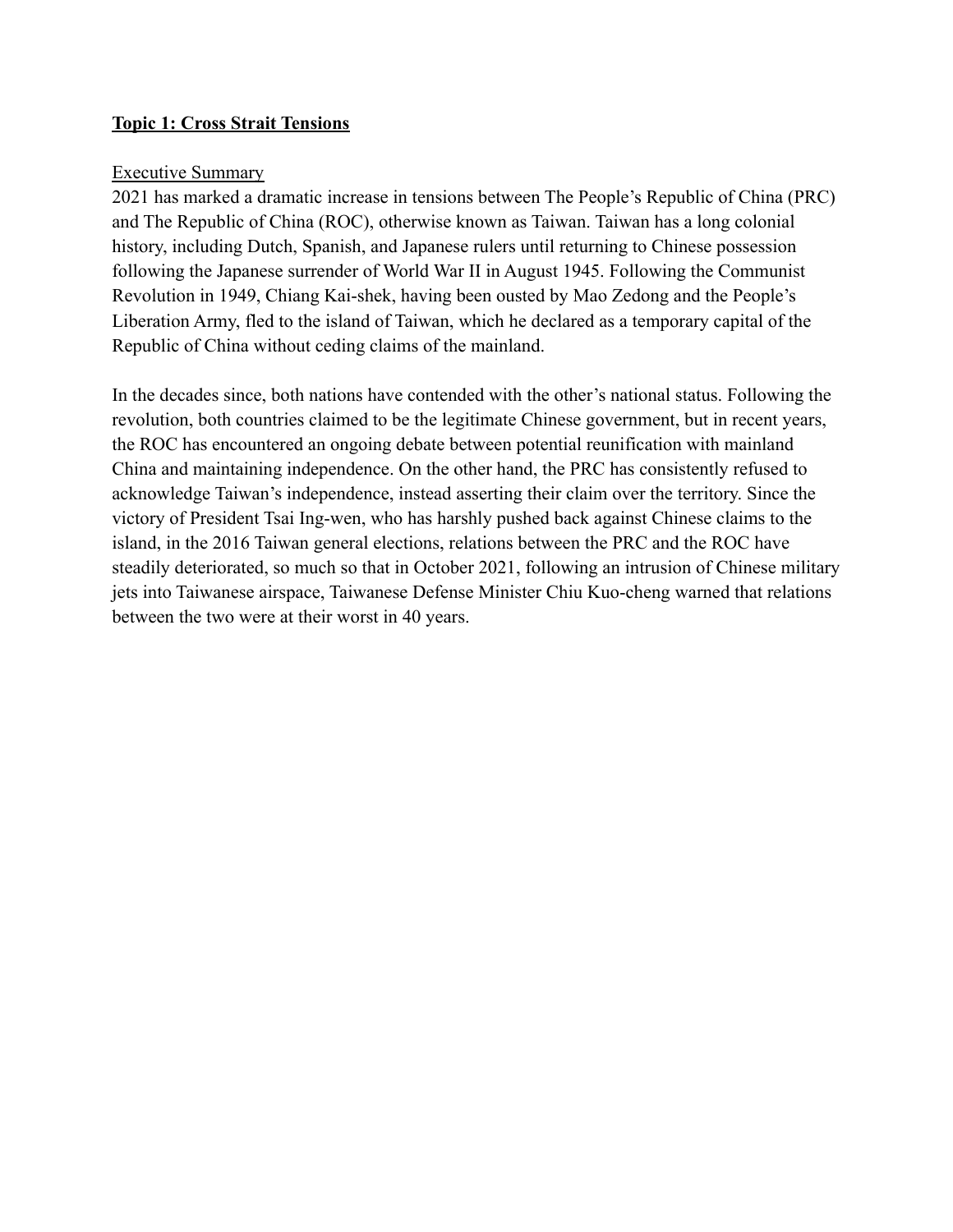# Conceptualization of Topic

The historical division between Taiwan and China has taken cultural, economic, and military forms. For much of their histories, the two regions developed independently — aside from a brief four year stretch where both were controlled by the ROC, the two nations were often isolated — even when they were both under Qing control, Taiwan was largely governed as an independent province from the rest of mainland China. As a result, though Taiwan shares some historical and religious traditions with mainland China, there are many cultural nuances that distinguish the two societies. For instance, most point to the ethnic minorities in both regions as the biggest sign of their differences. Mainland China is almost entirely composed of the Han Chinese ethnic group, but Taiwan consists of a variety of indigenous groups that existed on the island prior to the arrival of the ROC, including a series of aboriginal tribes who are more closely related to other Pacific Islanders than the Chinese population in Taiwan.

Taiwan and China both boast strong economies, albeit ones of different formats. Taiwan operates under a free market system much like the United States, which prioritizes limiting government involvement in financial interactions. However, following major economic reforms established by Deng Xiaoping during the 1980s and 1990s, mainland China has transitioned towards a socialist market economy, which emphasizes incorporating some level of public ownership in a largely government controlled economy. Over the years, China has managed to leverage its large population towards dominating manufacturing fields. Taiwan has gradually reduced its reliance on local mineral and mining industries but have simultaneously become the sole power in the industry of silicon chip production.

Politically, both countries differ drastically. The PRC is a socialist state currently controlled by the Chinese Communist Party (CCP) and led by President Xi Jingping. Until 2018, the nation held a two term rule for the president, but since then, the rule has been removed. The PRC and CCP recognize Taiwan as their 23rd province even though they do not have any political control over the island.

Modern-day Taiwan has a democratic state with a popularly elected President and representative body. From 1948 to 1991, the nation was placed under a state of emergency in the fear of attacks from the mainland, during which the nation's constitutional and democratic policies were largely prohibited. For much of its early history, Taiwan recognized mainland China as an extension of the ROC, but lately, the country has begun to focus more on asserting their own national independence in the eyes of the global community, which remains split in their interpretation of Taiwanese sovereignty.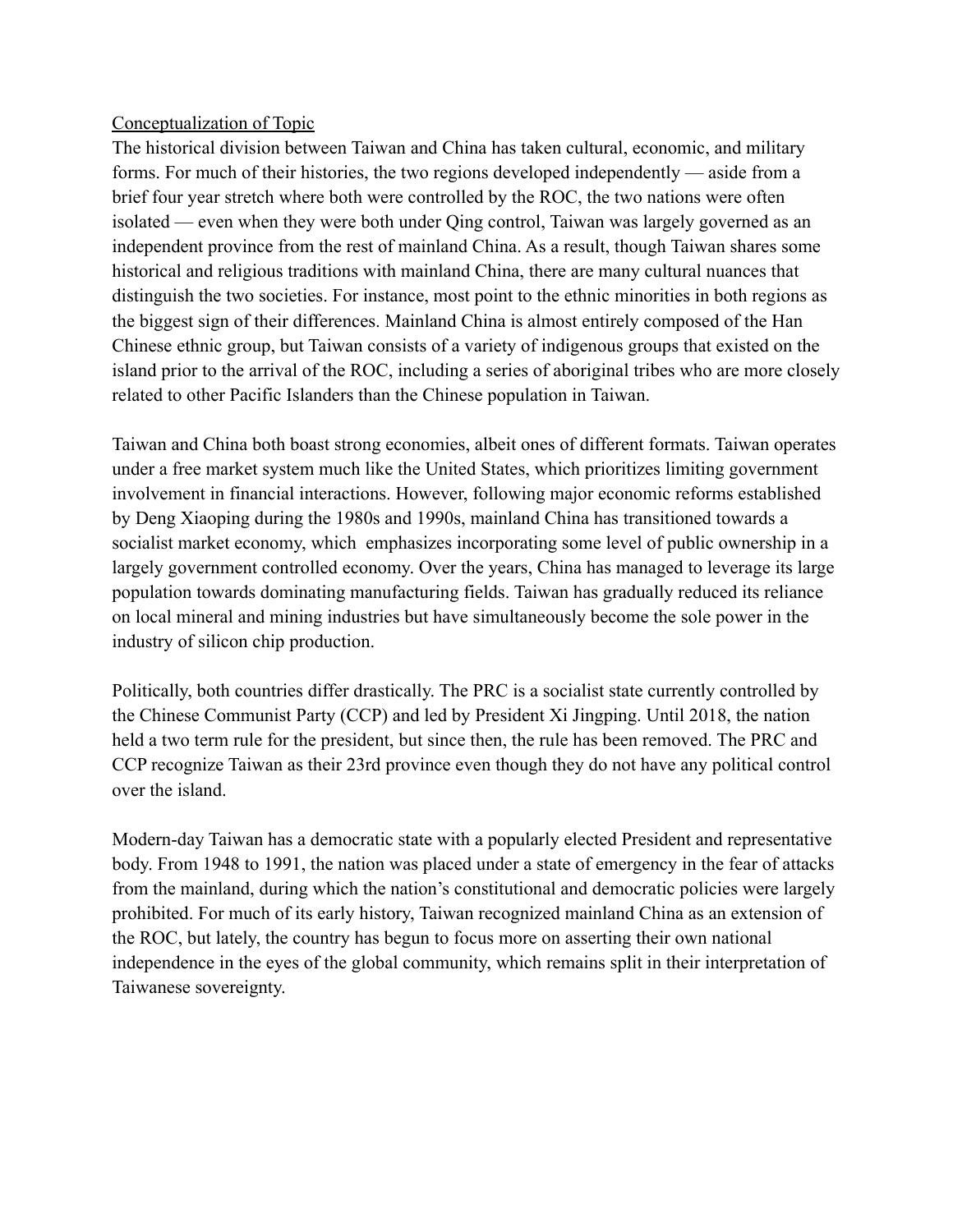## Topic History

Beginning in 1683, the Qing dynasty, the current leaders over Mainland China, incorporated the neighboring island of Taiwan into its Fujian province. Over the next several centuries, though, the Qing government would put little emphasis in governing over Taiwan. However, by 1850, foreign powers had turned towards Taiwan for its prime location for naval conflict and its copious resources, and consequently, the Qing attempted to cement their control over the island through a rapid push to modernize the island.

Taiwan quickly became the most modern region of the entire empire, but at the same time, the Qing empire continued to cede power and control to foreign spheres of influence. With regards to Taiwan, this phenomenon came to a head during the First Sino-Japanese War. Beginning in 1894, the Qing dynasty fought with the Japanese Empire over the province of Korea, but within a year, the Chinese lost major port cities and were forced to surrender, ultimately ceding Taiwan in the process of peace negotiations.

Over the next 50 years, Taiwan and mainland China developed completely independently, with the former under Japanese rule. During this time, the Qing dynasty fell to the Republic of China (ROC) in 1912, then ruled by the Kuomintang (KMT) party, following the Xinhai Revolution. Following Japan's defeat in World War II in 1945 and the KMT's subsequent annexation of Taiwan, tensions began to fester among local residents upset about mainland rule.

These tensions were reignited by the Chinese Civil War, where in 1949, the KMT faced defeat to Mao Zedong's People's Republic of China and fled to Taiwan. The PRC was unable to encroach into Taiwan, and as a result, two separate governing bodies existed: the PRC which now controlled mainland China and the ROC, which established control over the entire Taiwanese island. Even with these clear political distinctions, both nations claimed status as the "legitimate government of China." Later in 1949, the PRC attempted to reclaim Taiwan but failed, establishing a thirty year long stalemate from 1949 to 1979. In the meantime, the ROC attempted to plan a recapture of the mainland through Project National Glory, ultimately abandoning the effort in 1972 in the wake of the United Nations recognizing the PRC's sovereignty.

The United States remained fervently on the side of Taiwan until the early 1970s, when President Richard Nixon's visits to mainland China began to thaw relations between the U.S. and the PRC. In 1979, the United States and the ROC broke off official relations, though the U.S. continued to financially support Taiwanese independence as seen in the Taiwan Relations Act. In response, Premier Chiang Ching-Kuo of the ROC instituted the "Three Noes" policy, which declared that Taiwan would not declare independence, unite with the PRC, and use military force to demand themselves, in essence vowing against all contact with the PRC. However, over the course of the next 20 years, the PRC and ROC began to ease into interactions with one another, with various laws and regulations enacted by both nations in order to foster Cross-Strait relations. For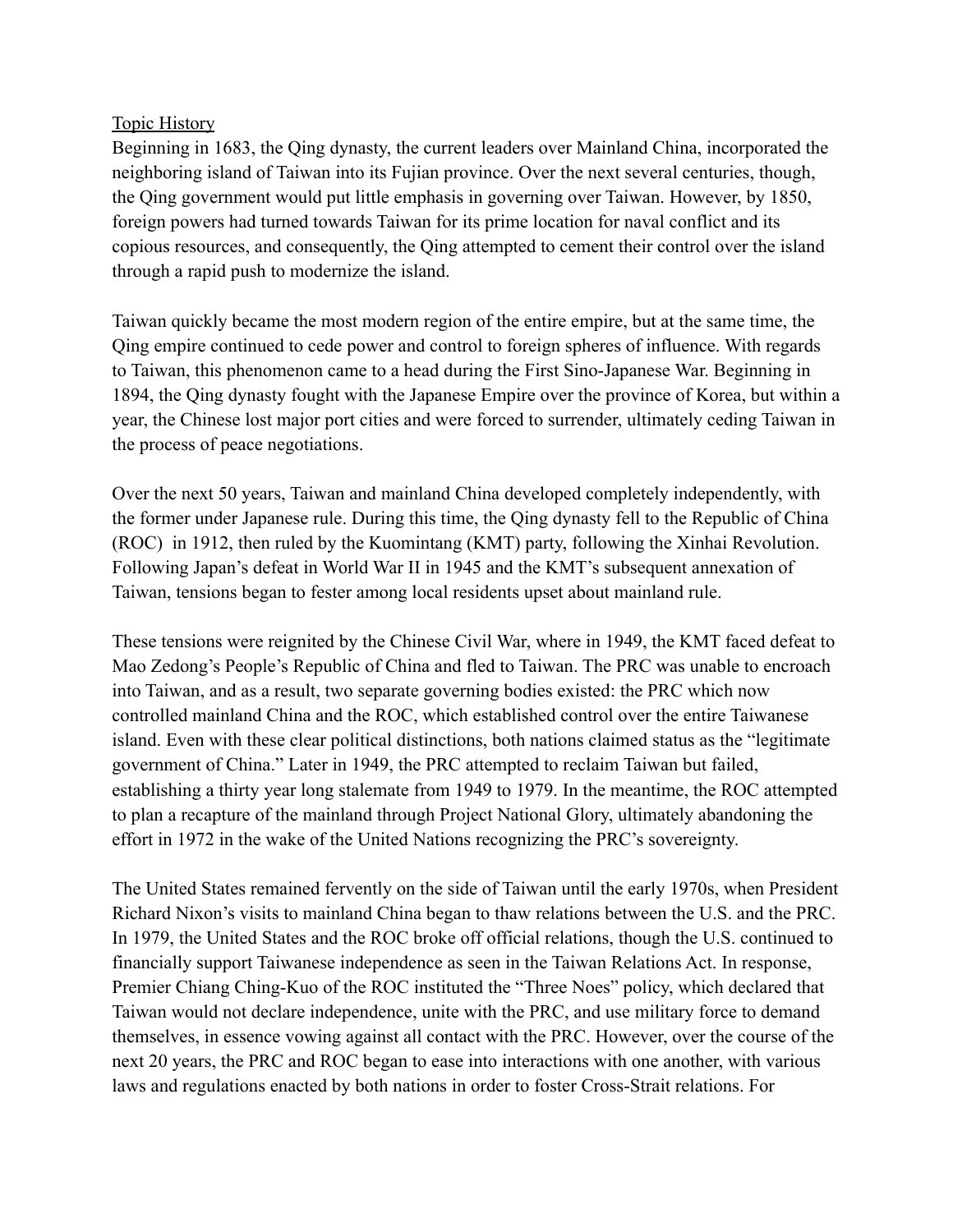instance, in 1988, the PRC instituted the 22 point regulation which encouraged investments from people on the island of Taiwan into institutions in mainland China. By the late 1990s, though, Taiwan's politicians began moving towards a formal declaration of independence and away from its previous one China policy, which established itself as the lone Chinese government, thereby breaking down communications between the two nations once again.

Since 2000, the two nations have gone through phases of contact and non-contact depending on political leanings of elected officials. Taiwan's leader since 2016, President Tsai Ing-wen, has refused to accept China's version of the one China policy, and as such, communications have stalled between the nations and relations have soured. Additional American antagonism of the PRC through President Donald Trump's 2018 China-United States trade war and aggressive interactions between President Joseph Biden's administration and the current PRC have only served to worsen those relationships, and in 2021, Taiwan and China have seen the most militarily interactions between the two nations in nearly 50 years since the ROC last attempted to reclaim the mainland.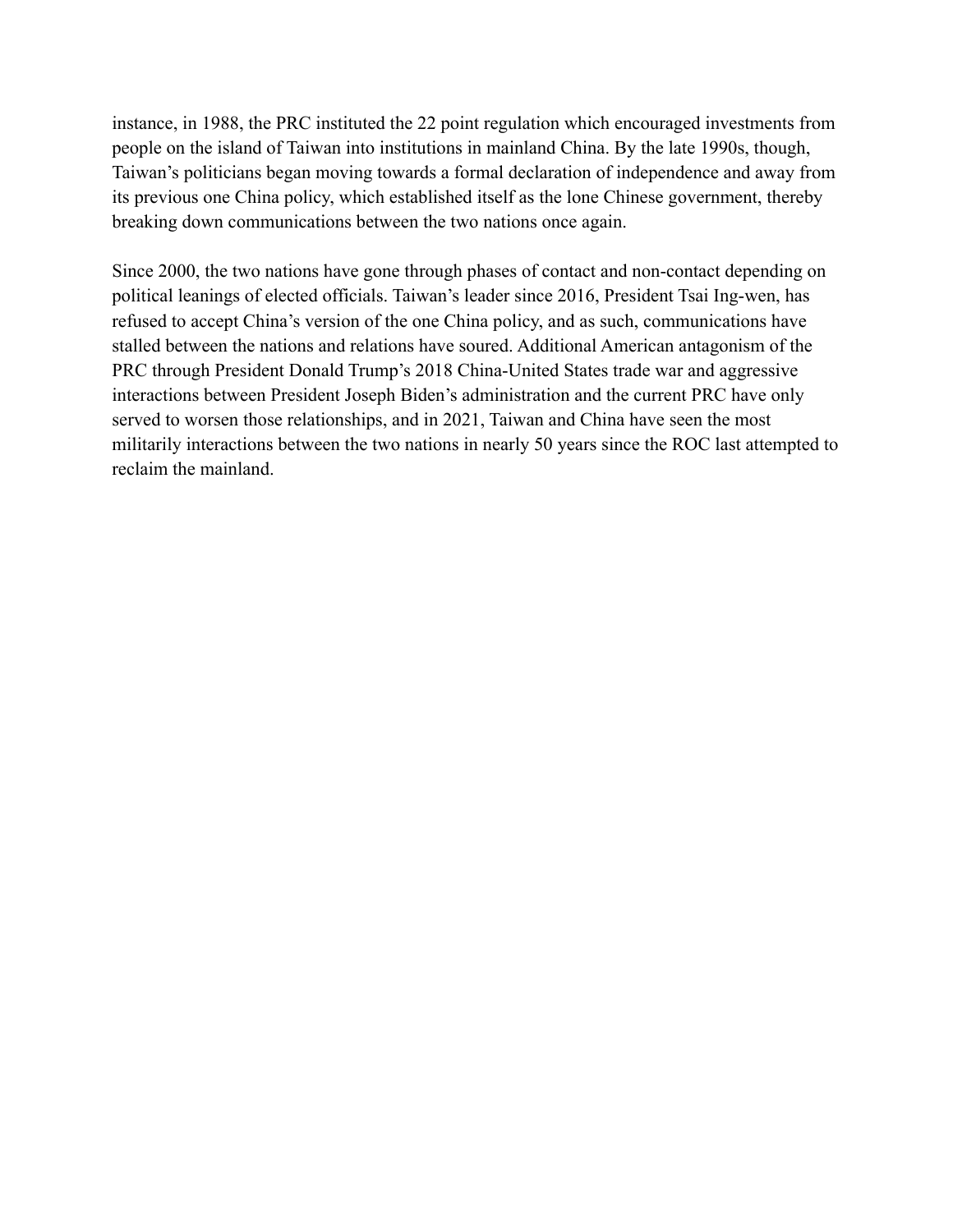## Case Examples

## Encroachment of Chinese Airforce into Taiwanese Airspace

In several instances throughout October 2021, Taiwan detected over 150 Chinese aircrafts having entered the island's airspace, a stark escalation in relations between the two countries. The United States, Japan, and Australia expressed concern over these interactions, committing to investigating the situation more closely and supporting stability in the region. The Taiwanese government claimed this as a sign that tensions between the two nations were at its worst in more than forty years. The Chinese government made no official statement regarding the situation, but national news sources claimed the intrusion as a sign of Chinese dominance over Taiwan.

#### 1992 Consensus

In 1992, indirect representatives for the PRC and ROC met in British Hong Kong to discuss cross communication channels. In this meeting, the two sides agreed that only one China existed — however, both parties held different interpretations of this statement. The PRC believed that they were the official China and that Taiwan would become a "Special Administration Region" following a potential unification, whereas the ROC believed that they were the one true Chinese state living in exile from mainland China. This meeting is credited for establishing a basic diplomatic channel for both nations to communicate effectively across, but it's effectiveness has weakened due to a lack of official recognition of the validity of the meeting. Current president of Taiwan Tsai Ing-wen rejects the ramifications of the meeting, instead arguing that the agreement reached by both parties was skewed towards Chinese special administration over Taiwan as opposed to Taiwanese independence.